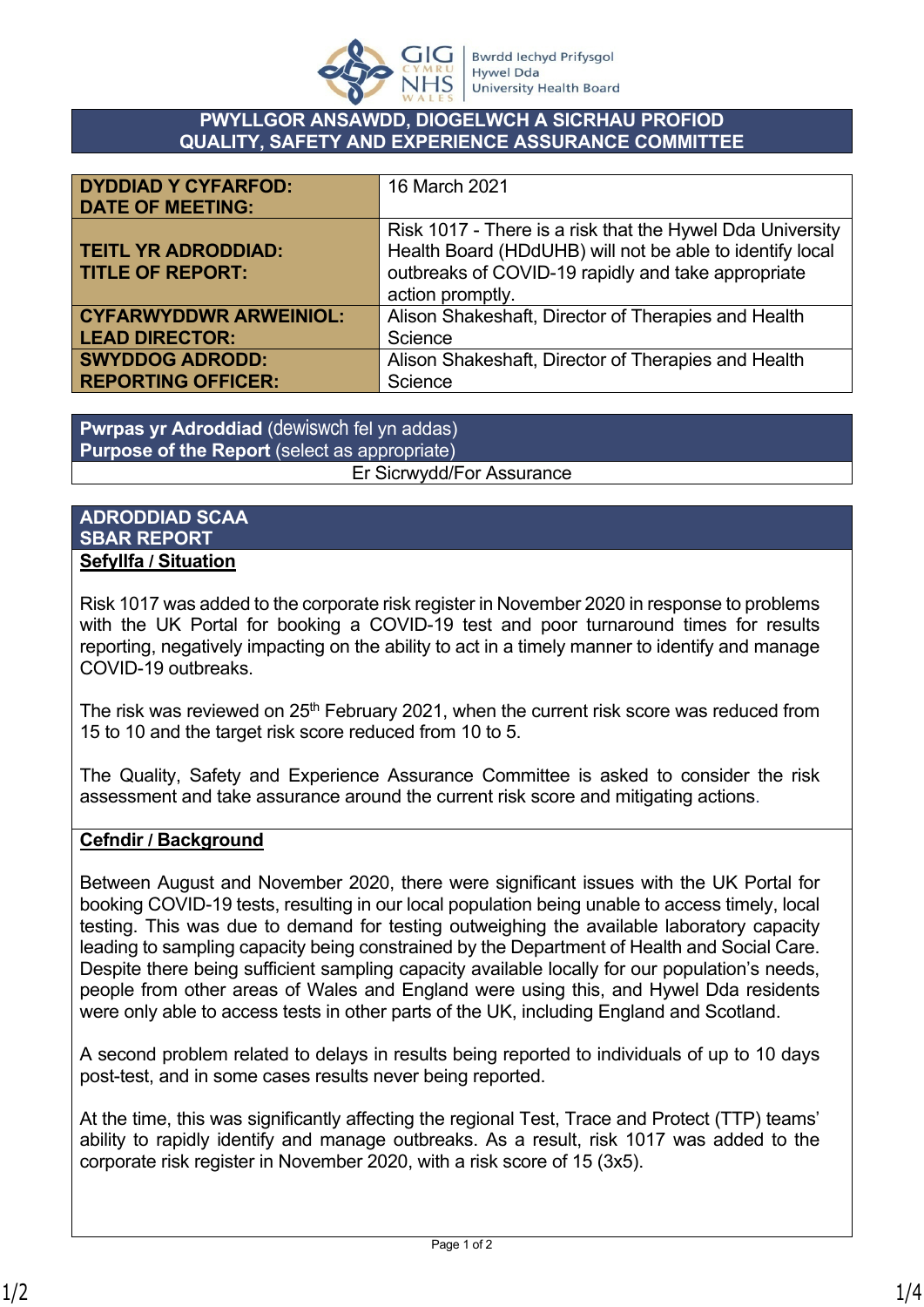### **Asesiad / Assessment**

Both issues have now been resolved for several months, and the prevalence of COVID-19 has repeatedly and significantly reduced, with a subsequent reduction in demand for testing. This position is expected to be sustained, as we continue to rapidly roll out the vaccination programme. As such there is increased confidence that the likelihood of the risk recurring has reduced and the risk score has been reduced to 10 (2x5).

# **Argymhelliad / Recommendation**

The Quality, Safety and Experience Assurance Committee is asked to consider the risk assessment and take assurance around the current risk score and mitigating actions.

| Amcanion: (rhaid cwblhau)<br><b>Objectives: (must be completed)</b>                              |                                                                                                                                                                                                                                                                                                                                                                                                                                                                                                                                     |
|--------------------------------------------------------------------------------------------------|-------------------------------------------------------------------------------------------------------------------------------------------------------------------------------------------------------------------------------------------------------------------------------------------------------------------------------------------------------------------------------------------------------------------------------------------------------------------------------------------------------------------------------------|
| <b>Committee ToR Reference:</b><br>Cyfeirnod Cylch Gorchwyl y Pwyllgor:                          | 5.2 Seek assurance on the management of principal<br>risks within the Board Assurance Framework (BAF)<br>and Corporate Risk Register (CRR) allocated to the<br>Committee and provide assurance to the Board<br>that risks are being managed effectively and report<br>any areas of significant concern e.g. where risk<br>tolerance is exceeded, lack of timely action.<br>5.3 Recommend acceptance of risks that cannot be<br>brought within the UHBs risk appetite/tolerance to<br>the Board through the Committee Update Report. |
| Cyfeirnod Cofrestr Risg Datix a Sgôr<br>Cyfredol:<br>Datix Risk Register Reference and<br>Score: | <b>Risk 1017</b><br>Risk score $10$ (2x5)                                                                                                                                                                                                                                                                                                                                                                                                                                                                                           |
| Safon(au) Gofal ac lechyd:<br>Health and Care Standard(s):                                       | 1.1 Health Promotion, Protection and Improvement<br>5.1 Timely Access                                                                                                                                                                                                                                                                                                                                                                                                                                                               |

| <b>Effaith/Impact:</b>                                                                                                                                                                                                                              |                                        |
|-----------------------------------------------------------------------------------------------------------------------------------------------------------------------------------------------------------------------------------------------------|----------------------------------------|
| <b>Ariannol / Financial:</b><br><b>Ansawdd / Patient Care:</b><br><b>Gweithlu / Workforce:</b><br>Risg / Risk:<br><b>Cyfreithiol / Legal:</b><br><b>Enw Da / Reputational:</b><br><b>Gyfrinachedd / Privacy:</b><br><b>Cydraddoldeb / Equality:</b> | Included within the body of the report |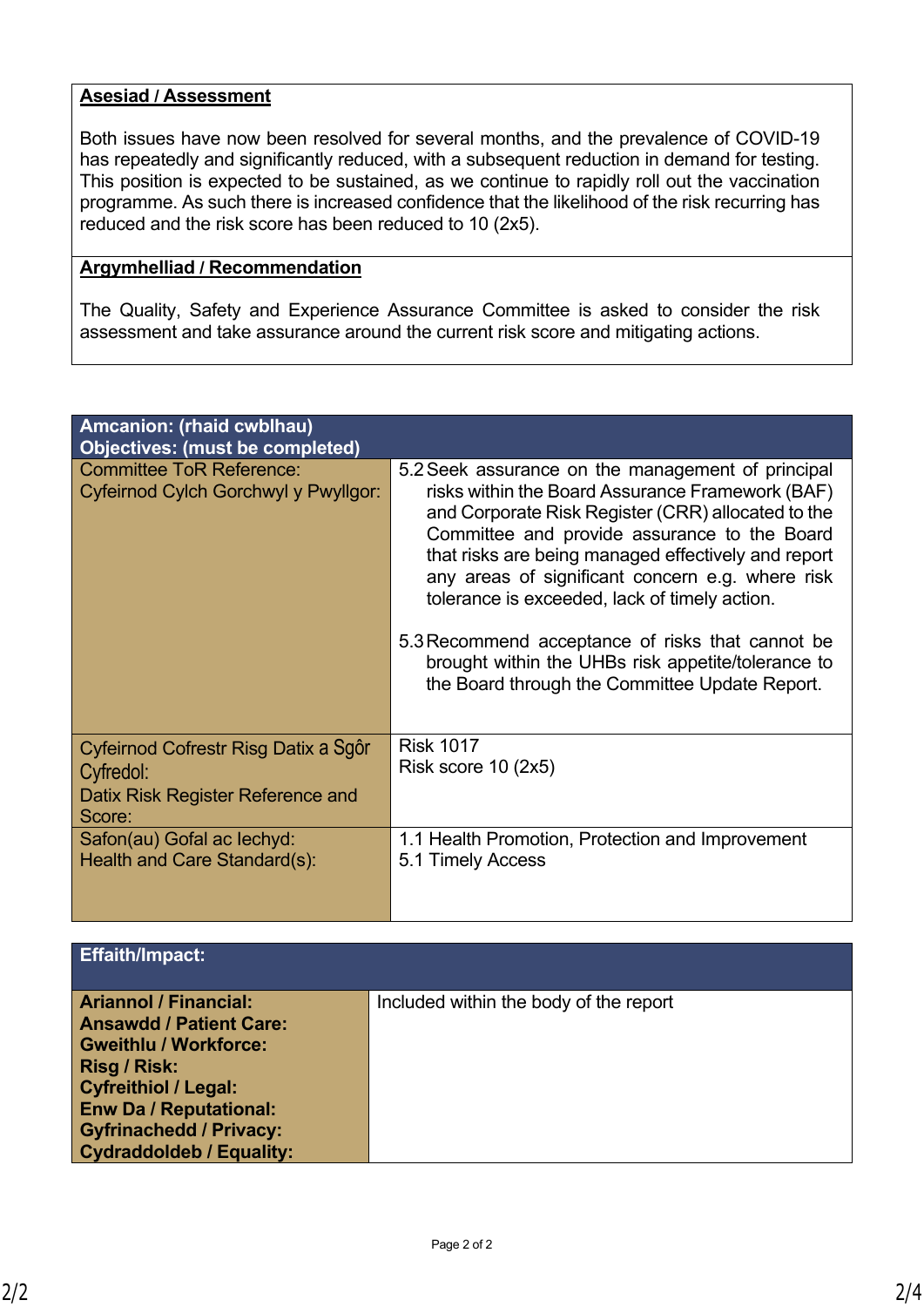| <b>Date Risk</b><br>Identified: | nov-20 |                                                                                                                                                                                                                                                                                                                                                                                                                                                                                                                                                                                                                                                                                                                                                                                                                                                                                                                                                                                                                                                                                                                                                                                                                                       |                                                             |                        |                                                                                                                                | <b>Executive Director Owner:</b>                                                  |                                                                  | Shakeshaft, Alison   |                    | <b>Date of Review:</b> | $feb-21$                                                                           |
|---------------------------------|--------|---------------------------------------------------------------------------------------------------------------------------------------------------------------------------------------------------------------------------------------------------------------------------------------------------------------------------------------------------------------------------------------------------------------------------------------------------------------------------------------------------------------------------------------------------------------------------------------------------------------------------------------------------------------------------------------------------------------------------------------------------------------------------------------------------------------------------------------------------------------------------------------------------------------------------------------------------------------------------------------------------------------------------------------------------------------------------------------------------------------------------------------------------------------------------------------------------------------------------------------|-------------------------------------------------------------|------------------------|--------------------------------------------------------------------------------------------------------------------------------|-----------------------------------------------------------------------------------|------------------------------------------------------------------|----------------------|--------------------|------------------------|------------------------------------------------------------------------------------|
| <b>Strategic</b><br>Objective:  |        |                                                                                                                                                                                                                                                                                                                                                                                                                                                                                                                                                                                                                                                                                                                                                                                                                                                                                                                                                                                                                                                                                                                                                                                                                                       | Delivery of the Quarter 3/4 Operating Plan                  | <b>Lead Committee:</b> |                                                                                                                                | Quality, Safety and Experience Assurance Date of Next<br>Committee                |                                                                  |                      | <b>Review:</b>     | apr-21                 |                                                                                    |
| <b>Risk ID:</b>                 | 1017   | There is a risk that the UHB will not be able to identify local<br>Principal<br>community outbreaks of COVID-19 rapidly and take appropriate<br><b>Risk</b><br>action promptly. This is caused by the local population being<br><b>Description:</b><br>unable to access timely tests for COVID-19 through the Test,<br>Trace and Protect Programme (all symptomatic testing of general<br>public/staff is undertaken through the UK Dept of Health and<br>Social Care(DHSC) portal and laboratories, where capacity has<br>previously been outmatched by a significant rise in demand for<br>testing, limiting availability of testing. This issue has now resolved<br>but could recur. There has previously been issues with poor<br>turnaround times (TATs) for result reporting. This has significantly<br>improved over recent months. If either of these issues re-occur<br>This could lead to an impact/affect on - the ability to act quickly<br>enough to contain the spread of localised outbreaks of COVID-19<br>and preventing transmission to vulnerable members of the<br>community,<br>inability to protect NHS services through increased hospital<br>admissions and depletion of workforce from staff self-isolating. |                                                             |                        | Domain:<br>Inherent Risk Score (L x I):<br><b>Current Risk Score (L x I):</b><br>Target Risk Score (L x I):<br>Tolerable Risk: | <b>Risk Rating: (Likelihood x Impact)</b><br>Safety - Patient, Staff or<br>Public | $5x5=25$<br>$2\times 5=10$<br>$1 \times 5 = 5$<br>6 <sup>1</sup> | 25<br>20<br>15<br>10 | $jan-21$<br>nov-20 | $feb-21$               | <b>Current Risk</b><br>Score<br><b>Target Risk Score</b><br><b>Tolerance Level</b> |
|                                 |        |                                                                                                                                                                                                                                                                                                                                                                                                                                                                                                                                                                                                                                                                                                                                                                                                                                                                                                                                                                                                                                                                                                                                                                                                                                       | Does this risk link to any Directorate (operational) risks? |                        | Trend:                                                                                                                         |                                                                                   |                                                                  |                      |                    |                        |                                                                                    |

| <b>Rationale for CURRENT Risk Score:</b>                                                                                                                                                                                                                                                                                                                                                                                                                                                                                                                                                                                                                                                                                                                                                                   |                                                                                                                                                                                                                                                                                                                                                                                                                     | <b>Rationale for TARGET Risk Score:</b> |        |         |                 |  |  |
|------------------------------------------------------------------------------------------------------------------------------------------------------------------------------------------------------------------------------------------------------------------------------------------------------------------------------------------------------------------------------------------------------------------------------------------------------------------------------------------------------------------------------------------------------------------------------------------------------------------------------------------------------------------------------------------------------------------------------------------------------------------------------------------------------------|---------------------------------------------------------------------------------------------------------------------------------------------------------------------------------------------------------------------------------------------------------------------------------------------------------------------------------------------------------------------------------------------------------------------|-----------------------------------------|--------|---------|-----------------|--|--|
| Several months ago, the DHSC laboratory capacity was outmatched by a significant rise in demand<br>for testing, resulting in the previously agreed Wales capacity being capped. This resulted in the<br>public being unable to book testing locally, if at all, and delays of up to 10 days in the availability of<br>test results, when tests were undertaken. This had serious implications for the Test, Trace and<br>Protect Programme. There was a significant increase in the number of calls and emails to the Health<br>Board to resolve issues that were mainly out of our control.<br>Access to testing has been resolved with no delays in accessing tests and sufficient testing capacity<br>available for a number of months. TATs have also improved greatly over recent months. As a result | The target risk score has been reduced to 5 (1x5) based on the improvements in testing made locally and<br>nationally, continued reduction in demand for testing as the prevalence continues to reduce and the pace of the<br>vaccination programme. However, if modelling significantly changes and there is an anticipated rapid increase in<br>transmission and prevalence of COVID-19-19 this will be reviewed. |                                         |        |         |                 |  |  |
| the risk score has been reduced to 10 (2x5). If demand for testing starts to increase rapidly the<br>score will be re-assessed.                                                                                                                                                                                                                                                                                                                                                                                                                                                                                                                                                                                                                                                                            |                                                                                                                                                                                                                                                                                                                                                                                                                     |                                         |        |         |                 |  |  |
| There is still a risk to maintaining adequate HB staffing levels to support the TTP programme with<br>regular request for seconded staff to be pulled back to their substantive posts.                                                                                                                                                                                                                                                                                                                                                                                                                                                                                                                                                                                                                     |                                                                                                                                                                                                                                                                                                                                                                                                                     |                                         |        |         |                 |  |  |
| <b>Key CONTROLS Currently in Place:</b>                                                                                                                                                                                                                                                                                                                                                                                                                                                                                                                                                                                                                                                                                                                                                                    |                                                                                                                                                                                                                                                                                                                                                                                                                     | <b>Gaps in CONTROLS</b>                 |        |         |                 |  |  |
| (The existing controls and processes in place to manage the risk)                                                                                                                                                                                                                                                                                                                                                                                                                                                                                                                                                                                                                                                                                                                                          | <b>Identified Gaps in</b><br><b>Controls:</b> (Where one or addressed                                                                                                                                                                                                                                                                                                                                               | How and when the Gap in control be      | By Who | By When | <b>Progress</b> |  |  |